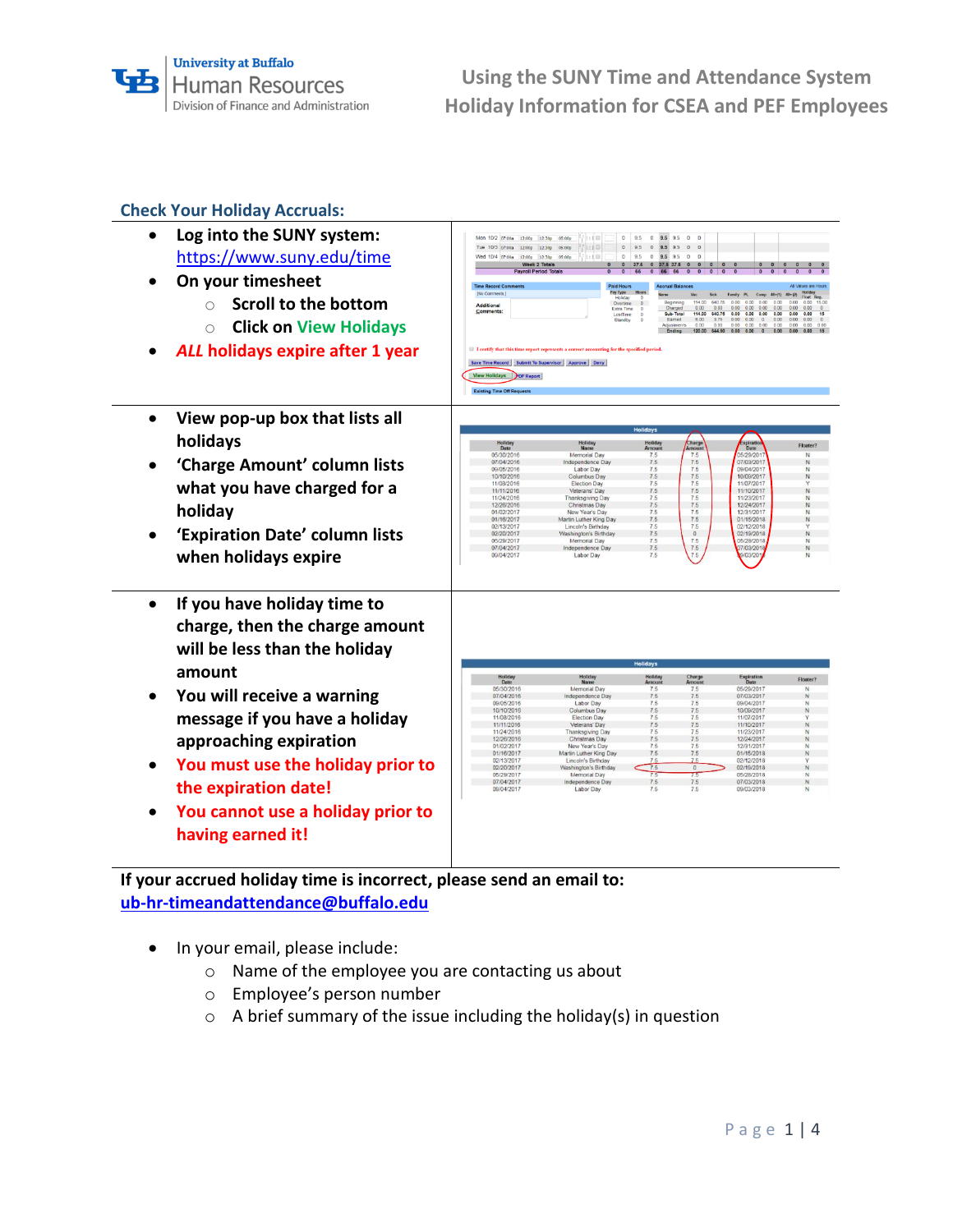# **Holiday Time Off Requests:**

- The system now **automatically inserts** a time off request for Regular Compensatory Holidays (i.e. Columbus Day)
	- o Regular Compensatory Holidays are designated in View Holidays with N in the 'Floater?' Column

Please review the following scenarios as employees that work on the holiday may need to withdraw the automatic time off request:

- If the employee **worked the full day, then no other action is needed other than withdrawing the time off request**.
- If an employee **worked a portion of the holiday:**
	- o Enter time worked on timesheet
	- o Save the time record
	- o Withdraw the system generated time off request
	- o Enter a new time off request charging the remaining number of hours
- **For employees on Alternate Work Schedule/Compressed Work Week not working the holiday who did not previously request time off**
	- o Total hours of obligation must equal their current work schedule
	- o Employee will need to withdraw the system generated time off request
	- o Enter a new time off request charging both the holiday (7.5 or 8 hours) and any additional accruals as required to equal scheduled hours
	- o **If employee has already entered the additional charge to accruals** to equal the scheduled hours **before the holiday occurs**, there is no need to take the steps mentioned above.

#### **Withdrawing a Time Off Request:**

- o Go to the "Request Time Off" page
- o Go to the bottom under "Previously Submitted Requests"
- o Find the Request for the Holiday in question
- o Click on the "Withdraw" radial button and Click "Submit Actions"

If an employee works outside their work schedule on the holiday, the employee would **not** need to withdraw the time off request.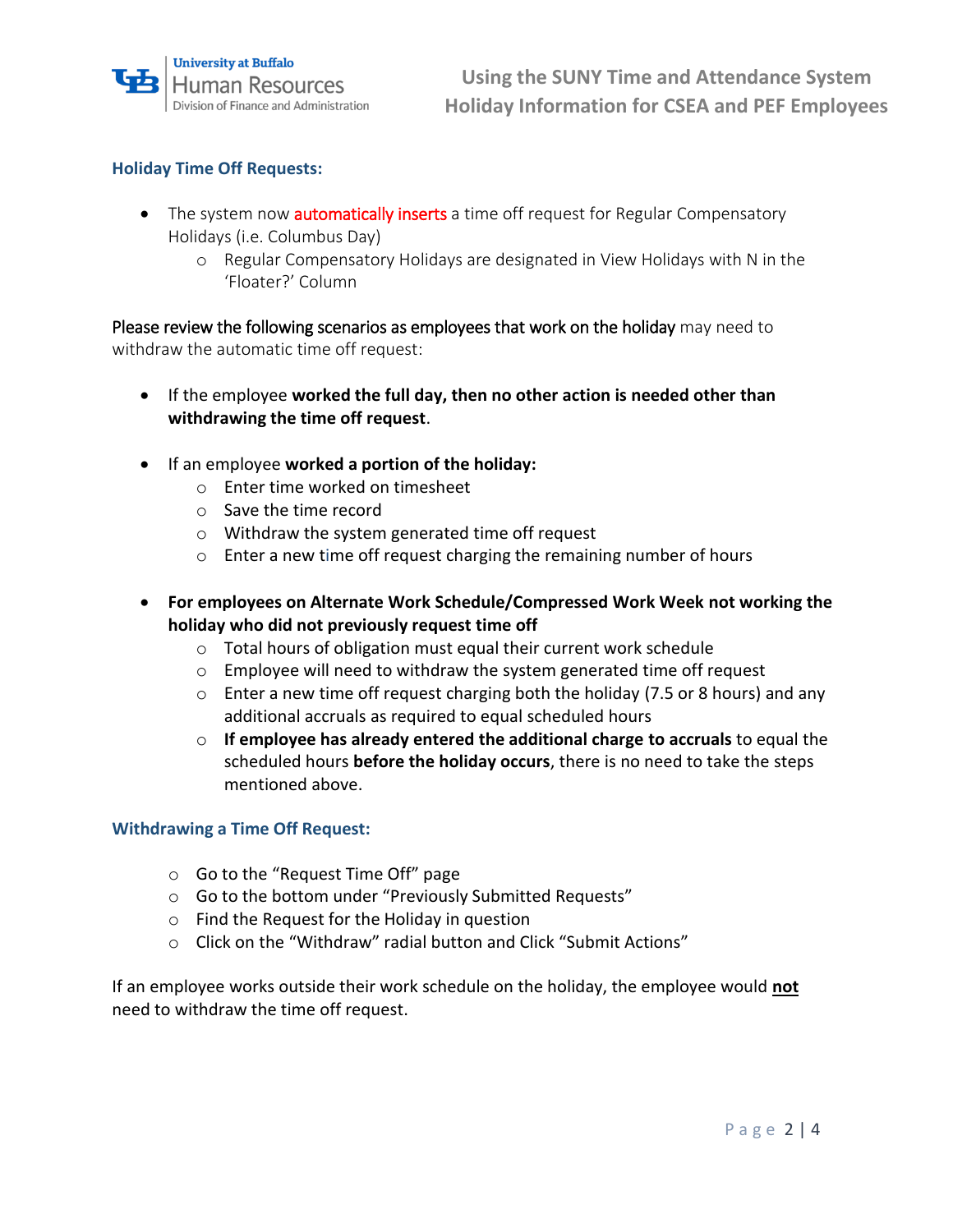

## **Veteran's Day 2017**

As Veteran's Day falls on a Saturday this year, **full-time employees** who are entitled to observe holidays, and for whom Saturday, November 11, is a regular day off, will be credited with compensatory time off in lieu of the holiday. **The SUNY online system will automatically add the accrual to your balance.** 

**Part-time employees** who are eligible to observe holidays are entitled to observe only those holidays that fall on days when they are regularly scheduled to work or actually do work. However, eligible part-time employees who are regularly scheduled to work at least half-time, and who do not work on Saturday, November 11, but who are regularly scheduled to work on Friday, November 10, will be credited with holiday leave equivalent to the number of hours in the employee's regular Friday schedule not to exceed 7.5 or 8 hours. **The SUNY online system will automatically add the accrual to your balance.** 

Employees required to work on Saturday, November 11, 2017, should be paid holiday pay or granted holiday compensatory time off (holiday leave). Employees required to work on a holiday which coincides with a pass day may also be entitled to overtime pay in accordance with the Budget Director's Rules.

#### **Holiday Pay and Overtime:**

If you are eligible for holiday pay and/or overtime pay then you must **complete and submit a Time Sheet (Biweekly) For Overtime, Holiday Or Intermittent Inconvenience for State Classified Employees**

- The time sheet is available on our website and can be reached by navigating to
- [Administrative Services](http://www.buffalo.edu/administrative-services.html) > [Forms Catalog](http://www.buffalo.edu/administrative-services/forms-catalog.html) > [Human Resources](http://www.buffalo.edu/administrative-services/forms-catalog.html) > Time Sheet (Biweekly) for Overtime, Holiday or Intermittent Inconvenience for State Classified Employees

**NOTE:** When an eligible veteran, who has elected holiday pay for holidays worked, is required to work on November 11, Veterans' Day, such employee is entitled to holiday pay pursuant to the negotiated agreement and also to holiday leave pursuant to Section 63 of the Public Officers Law. If, on the other hand, such employee waived holiday pay, one day of holiday leave satisfies both the contractual entitlement and the legal entitlement.

**If you are a Veteran and you work on Veteran's Day, you should automatically receive Holiday Time and Holiday Pay for this day. If you do not see this, you will need to contact HR to have your Veteran status updated.**